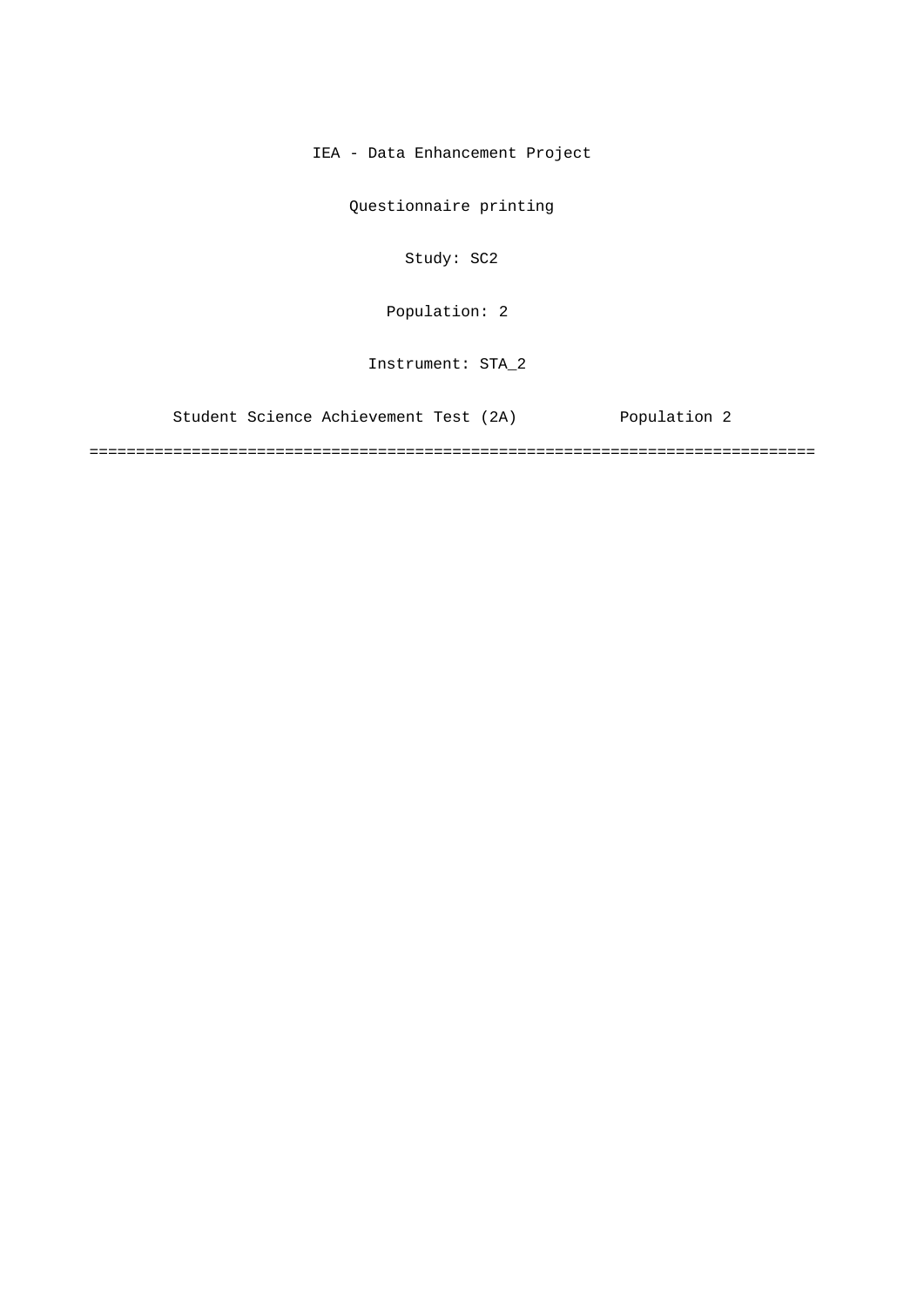<span id="page-1-0"></span>

| damp newspaper and                                                                                                                                                                                                                                                                  |  |
|-------------------------------------------------------------------------------------------------------------------------------------------------------------------------------------------------------------------------------------------------------------------------------------|--|
| keep them in a warm place in the dark.<br>Α<br>keep one batch in the light and another in the dark.<br>В<br>keep them in a warm place in the light.<br>C<br>put some on dry newspaper and keep them in the light.<br>D<br>put some on dry newspaper and keep them in the dark.<br>Е |  |
| P2A01                                                                                                                                                                                                                                                                               |  |
| $\overline{2}$<br>Flowers cannot usually produce seeds unless                                                                                                                                                                                                                       |  |
| they are visited by insects.<br>Α<br>B<br>they appear in the summer.<br>C<br>they are on plants growing in good soil.<br>they produce nectar.<br>D<br>suitable pollen is placed on their stigmas.<br>Е                                                                              |  |
| <b>P2A02</b>                                                                                                                                                                                                                                                                        |  |
| The serving of reheated meat in restaurants is often discouraged and<br>3<br>sometimes prohibited by law. Which of the following is the main reason<br>for this?                                                                                                                    |  |
| Most people do not like it.<br>Α<br>Valuable mineral salts are lost on reheating.<br>B<br>It is uneconomic to heat food twice.<br>C<br>Bacteria will multiply quickly on the warmed-up meat.<br>D<br>Reheating causes a reduction in protein content.<br>Е                          |  |
| P2A03                                                                                                                                                                                                                                                                               |  |
| A boy used a hand pump to put more air into a bicycle tyre. After a<br>4<br>while it becomes harder to use the pump. Why?                                                                                                                                                           |  |
| Air in the tyre pushes against the pump.<br>Α<br>Air starts to leak out of the pump.<br>B<br>$\mathsf{C}$<br>The pump gets too hot to hold.<br>The pump gets too sticky to push.<br>D<br>The tyre is bigger than the pump.<br>Е                                                     |  |
| P2A04                                                                                                                                                                                                                                                                               |  |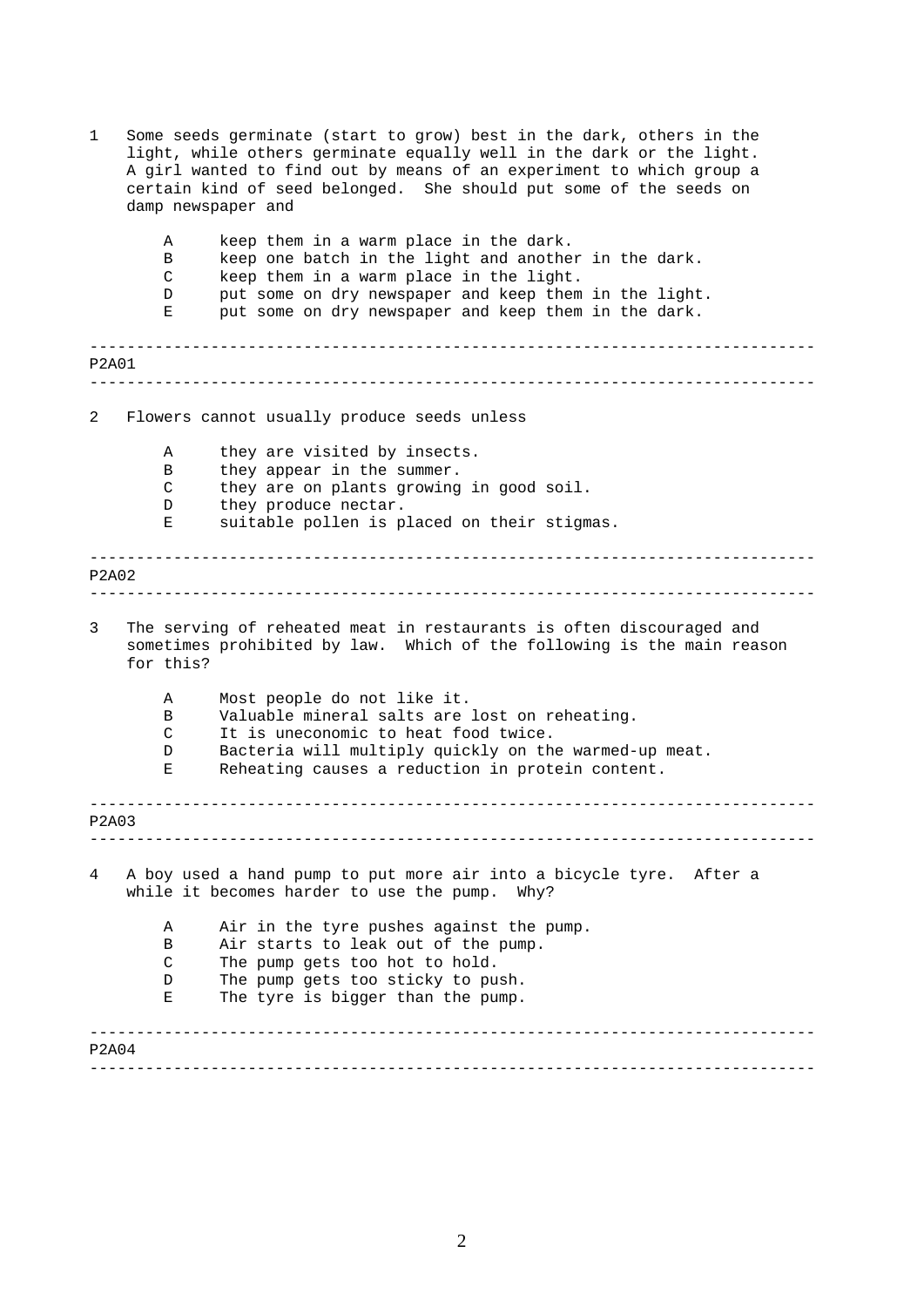------------------------------------------------------------------------------ ------------------------------------------------------------------------------ 5 Three candles, which are exactly the same, are placed in different boxes as shown in the diagram. Each candle is lit at the same time. [ 3 picture of candles in different boxes ] In what order are the candle flames most likely to go out? A 1, 2, 3 B 2, 1, 3  $C$  2, 3, 1 D 1, 3, 2 E 3, 2, 1 P2A05 6 The freezing point of a liquid is the temperature at which it freezes. The boiling point is the temperature at which it boils. Which one of the entries in the following table shows how the freezing point and boiling point of salt water compare with those of pure water? ----------------------------------------------------------------------- Freezing point and Boiling point of salt water of salt water ----------------------------------------------------------------------- A lower than pure water lower than pure water B lower than pure water higher than pure water C higher than pure water lower than pure water D higher than pure water higher than pure water D higher than pure water bigher than pure water<br>E same as pure water same as pure water

------------------------------------------------------------------------------ ------------------------------------------------------------------------------ P2A06

7 A girl wanted to seesaw with her little brother.

Which picture shows the best way for the girl, who weighed 50 kg (kilograms), to balance her brother, who weighed 25 kg?

------------------------------------------------------------------------------ [ 4 pictures of way to seesaw ] A picture K B picture L C picture M D picture N E none of these

P2A07

------------------------------------------------------------------------------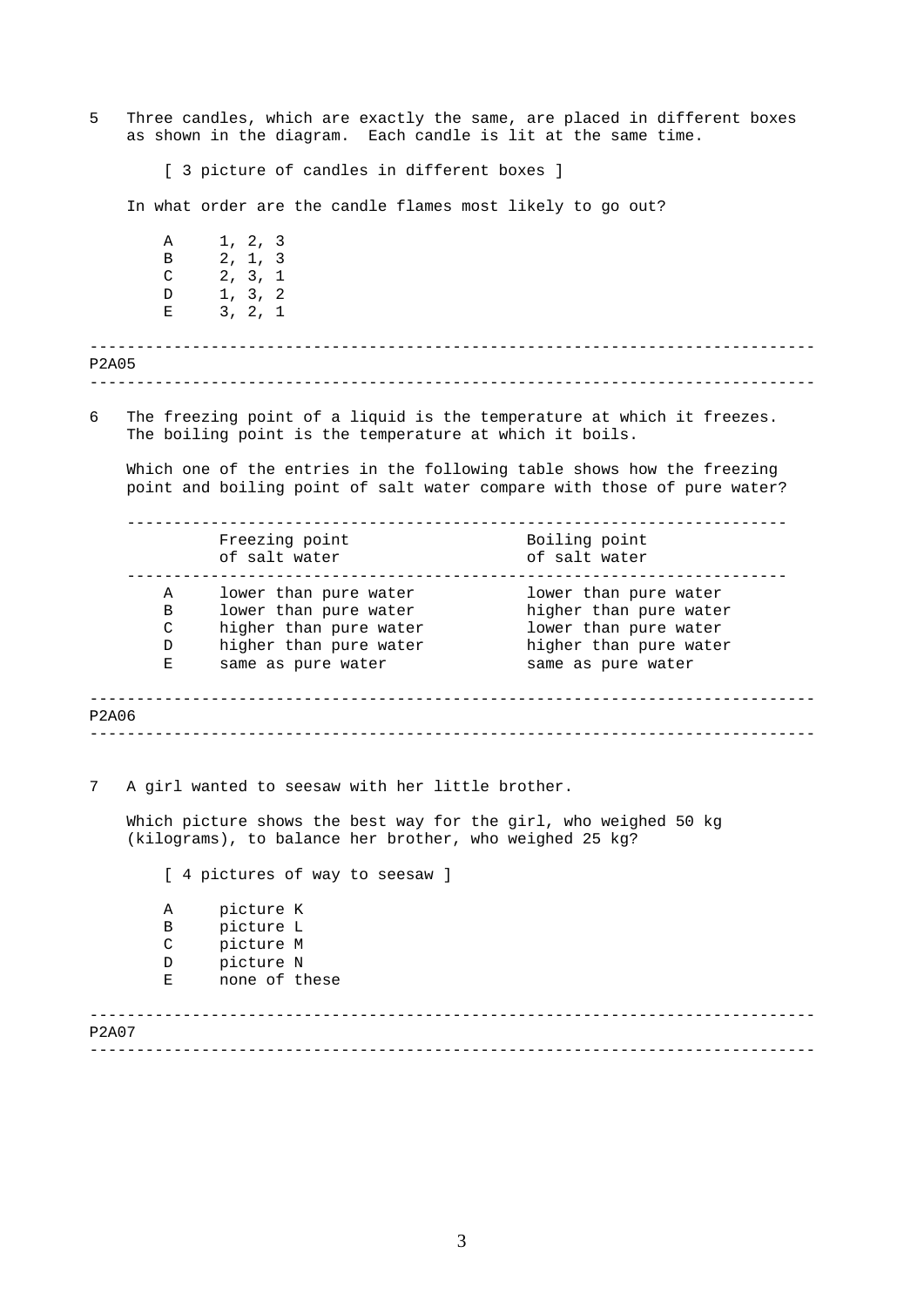8 The following results are from experiments which were made to find how long it took for newborn babies of different mammals to double in weight.

| Mammal | Time in days to<br>double the weight<br>of the newborn baby | Percentage protein<br>in the milk of the<br>mother |
|--------|-------------------------------------------------------------|----------------------------------------------------|
| human  | 180                                                         | 1.6                                                |
| horse  | 60                                                          | 2.0                                                |
| COW    | 47                                                          | 3.5                                                |
| pig    | 1 R                                                         | 5.9                                                |
| sheep  | 10                                                          | 6.5                                                |
| dog    | 8                                                           | 7.1                                                |
| rabbit | 6                                                           | 10.4                                               |
|        |                                                             |                                                    |

What do the results of these experiments suggest?

- A The larger the mammal, the greater the protein concentration in the milk.
- B The smaller the mammal, the greater the protein concentration in the milk.
- C The greater the protein concentration in the mammal's milk the slower the newborn baby will double its weight.
- D The greater the protein concentration in the mammal's milk the faster the newborn baby will double its weight.
- E There appears to be no relationship between protein concentration in mammal's milk and time taken for a newborn baby to double its birth weight.

## ------------------------------------------------------------------------------ ------------------------------------------------------------------------------ P2A08

9 The crews of two boats at sea can communicate with each other by shouting. Why is it impossible for the crews of spaceships a similar distance apart in space to do this?

| A     | The temperature is too low.                    |
|-------|------------------------------------------------|
| B     | The sound is reflected.                        |
| C     | The pressure is too high inside the spaceship. |
| D     | The sound barrier has been broken.             |
| Е     | There is no air.                               |
| P2A09 |                                                |

------------------------------------------------------------------------------